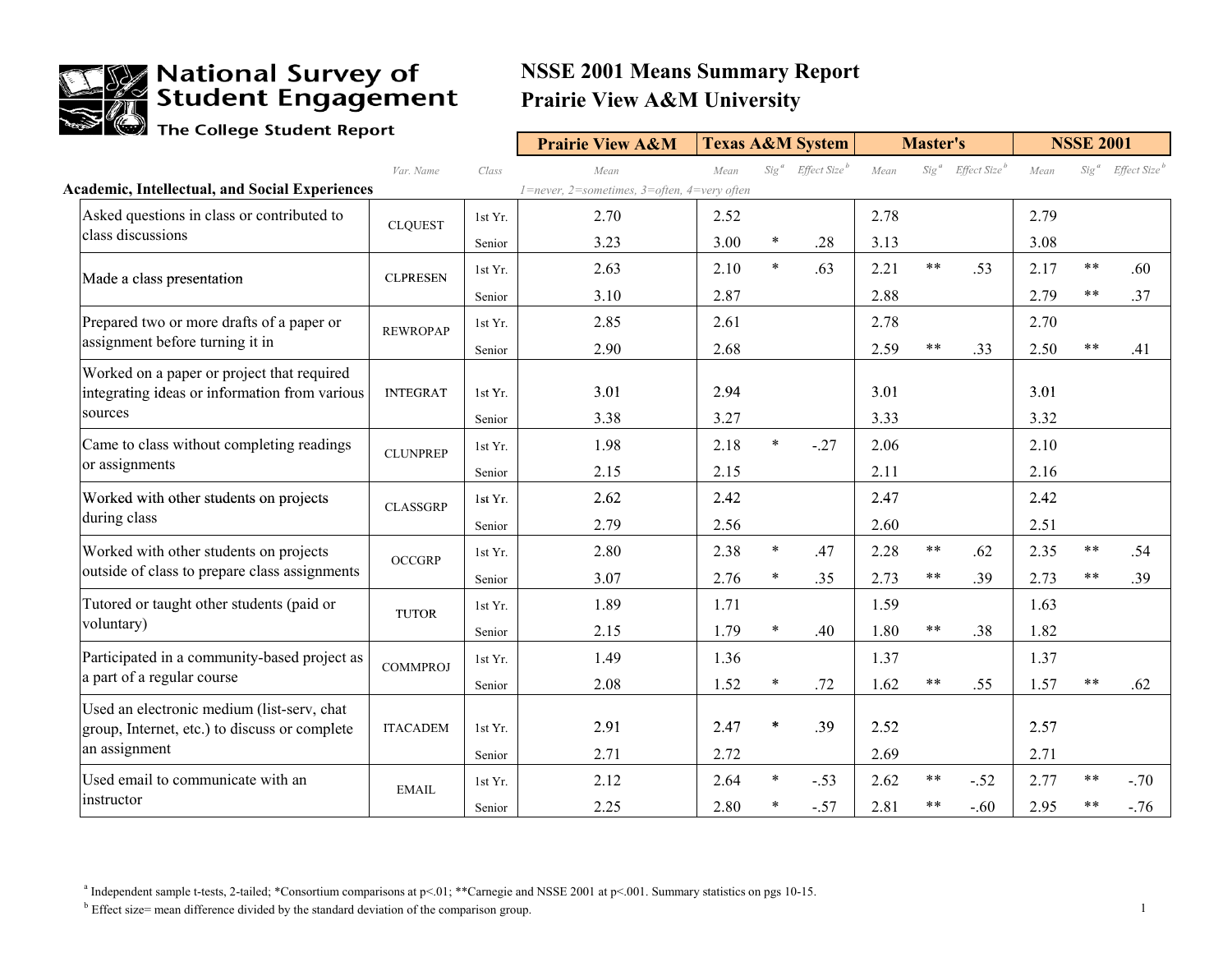

## **We National Survey of<br>Student Engagement**

### **NSSE 2001 Means Summary Report Prairie View A&M University**

The College Student Report

|                                                                                          |                 |         | <b>Prairie View A&amp;M</b>                 |      |        | <b>Texas A&amp;M System</b>               |      | <b>Master's</b> |                          |      | <b>NSSE 2001</b> |                                           |
|------------------------------------------------------------------------------------------|-----------------|---------|---------------------------------------------|------|--------|-------------------------------------------|------|-----------------|--------------------------|------|------------------|-------------------------------------------|
|                                                                                          | Var. Name       | Class   | Mean                                        | Mean |        | Sig <sup>a</sup> Effect Size <sup>b</sup> | Mean | $Sig^a$         | Effect Size <sup>b</sup> | Mean |                  | Sig <sup>a</sup> Effect Size <sup>b</sup> |
| Academic, Intellectual, and Social Experiences (continued)                               |                 |         | 1=never, 2=sometimes, 3=often, 4=very often |      |        |                                           |      |                 |                          |      |                  |                                           |
| Discussed grades or assignments with an                                                  | <b>FACGRADE</b> | 1st Yr. | 2.77                                        | 2.54 |        |                                           | 2.53 |                 |                          | 2.56 |                  |                                           |
| instructor                                                                               |                 | Senior  | 3.23                                        | 2.83 | $\ast$ | .48                                       | 2.78 | $***$           | .54                      | 2.79 | $***$            | .53                                       |
| Talked about career plans with a faculty                                                 | <b>FACPLANS</b> | 1st Yr. | 2.40                                        | 2.07 | $\ast$ | .38                                       | 2.12 |                 |                          | 2.11 |                  |                                           |
| member or advisor                                                                        |                 | Senior  | 2.64                                        | 2.31 | $\ast$ | .37                                       | 2.44 |                 |                          | 2.43 |                  |                                           |
| Discussed ideas from your reading or classes                                             | <b>FACIDEAS</b> | 1st Yr. | 1.87                                        | 1.68 |        |                                           | 1.71 |                 |                          | 1.75 |                  |                                           |
| with faculty members outside of class                                                    |                 | Senior  | 2.15                                        | 1.97 |        |                                           | 2.01 |                 |                          | 2.03 |                  |                                           |
| Received prompt feedback from faculty on                                                 | <b>FACFEED</b>  | 1st Yr. | 2.51                                        | 2.49 |        |                                           | 2.55 |                 |                          | 2.61 |                  |                                           |
| your academic performance (written or oral)                                              |                 | Senior  | 2.84                                        | 2.75 |        |                                           | 2.80 |                 |                          | 2.80 |                  |                                           |
| Worked harder than you thought you could<br>to meet an instructor's standards or         | <b>WORKHARD</b> | 1st Yr. | 3.01                                        | 2.58 | $\ast$ | .51                                       | 2.58 | $***$           | .52                      | 2.58 | $* *$            | .52                                       |
| expectations.                                                                            |                 | Senior  | 3.01                                        | 2.67 | $\ast$ | .41                                       | 2.70 | $***$           | .37                      | 2.66 | **               | .41                                       |
| Worked with faculty members on activities                                                |                 |         |                                             |      |        |                                           |      |                 |                          |      |                  |                                           |
| other than coursework (committees,                                                       | <b>FACOTHER</b> | 1st Yr. | 1.71                                        | 1.51 |        |                                           | 1.51 |                 |                          | 1.51 |                  |                                           |
| orientation, student life activities, etc.)                                              |                 | Senior  | 2.29                                        | 1.76 | *      | .58                                       | 1.81 | $***$           | .51                      | 1.81 | $***$            | .51                                       |
| Discussed ideas from your readings or<br>classes with others outside of class (students, | <b>OOCIDEAS</b> | 1st Yr. | 2.74                                        | 2.73 |        |                                           | 2.68 |                 |                          | 2.74 |                  |                                           |
| family members, coworkers, etc.)                                                         |                 | Senior  | 3.01                                        | 2.90 |        |                                           | 2.86 |                 |                          | 2.87 |                  |                                           |
| Had serious conversations with students of a                                             |                 | 1st Yr. | 2.19                                        | 2.60 | $\ast$ | $-.40$                                    | 2.54 |                 |                          | 2.65 | $**$             | $-.46$                                    |
| different race or ethnicity than your own                                                | <b>DIVRSTUD</b> |         | 2.78                                        | 2.65 |        |                                           | 2.55 |                 |                          | 2.64 |                  |                                           |
| Had serious conversations with students who                                              |                 | Senior  |                                             |      |        |                                           |      |                 |                          |      |                  |                                           |
| differ from you in terms of their religious                                              | <b>DIFFSTUD</b> | 1st Yr. | 2.60                                        | 2.76 |        |                                           | 2.80 |                 |                          | 2.90 |                  |                                           |
| beliefs, political opinions, or personal values                                          |                 | Senior  | 2.85                                        | 2.72 |        |                                           | 2.77 |                 |                          | 2.84 |                  |                                           |

| <b>Mental Activities</b>                    |                 |         | $1 =$ very little, $2 =$ some, $3 =$ quite a bit, $4 =$ very much |      |              |      |  |
|---------------------------------------------|-----------------|---------|-------------------------------------------------------------------|------|--------------|------|--|
| Memorizing facts, ideas, or methods from    |                 |         |                                                                   |      |              |      |  |
| vour courses and readings so you can repeat | <b>MEMORIZE</b> | 1st Yr. | 3.04                                                              | 3.06 | 2.98         | 2.93 |  |
| them in pretty much the same form           |                 | Senior  | 2.96                                                              | 2.9  | າ ຈາ<br>4.04 | 2.76 |  |

<sup>a</sup> Independent sample t-tests, 2-tailed; \*Consortium comparisons at p<.01; \*\*Carnegie and NSSE 2001 at p<.001. Summary statistics on pgs 10-15.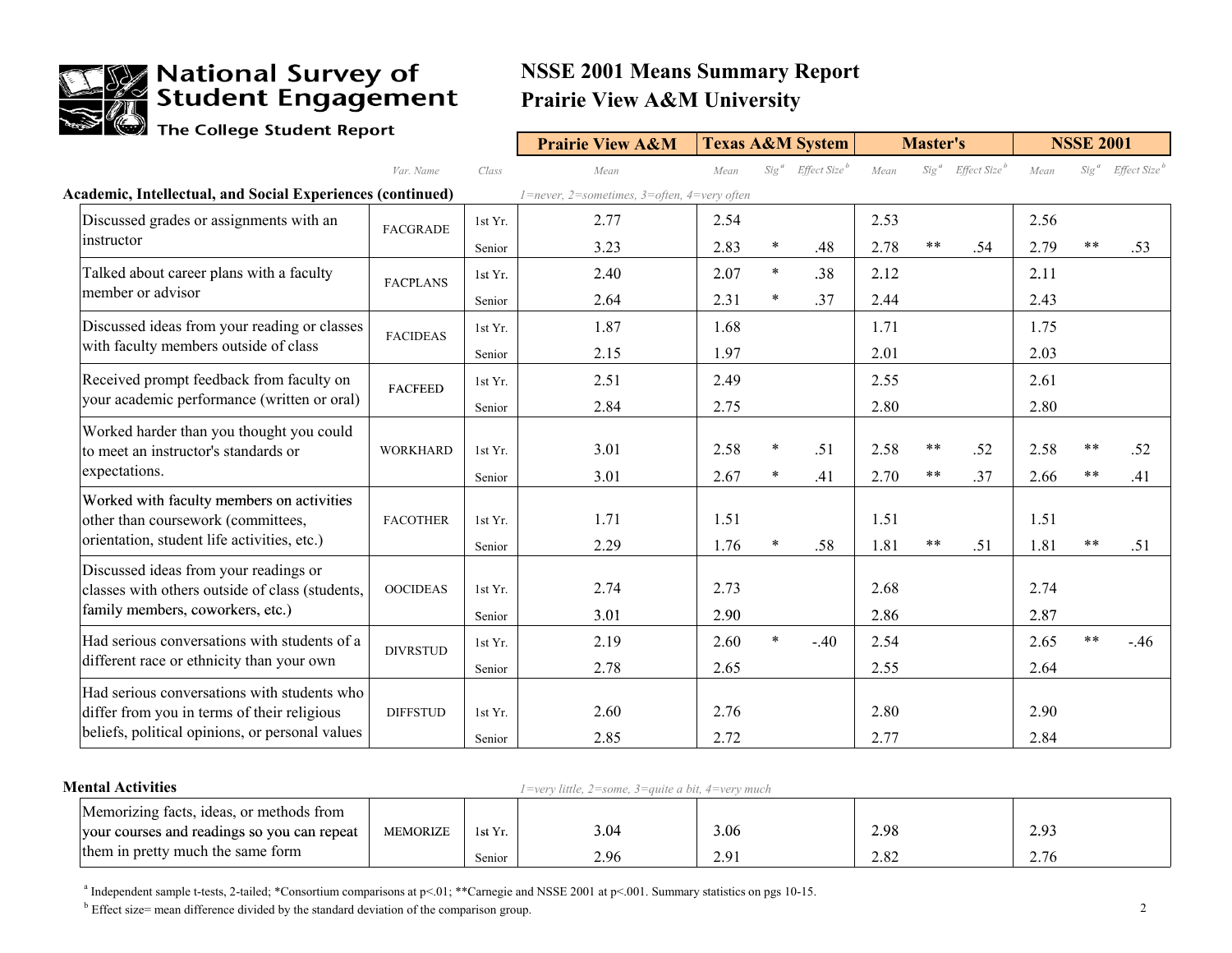

## **The National Survey of<br>Student Engagement**<br>The College Student Report

### **NSSE 2001 Means Summary Report Prairie View A&M University**

|                                                                                                                                                                                                |                 |                   | <b>Prairie View A&amp;M</b>                                                             | <b>Texas A&amp;M System</b> |         |                          |              | <b>Master's</b>                              |              | <b>NSSE 2001</b>                             |
|------------------------------------------------------------------------------------------------------------------------------------------------------------------------------------------------|-----------------|-------------------|-----------------------------------------------------------------------------------------|-----------------------------|---------|--------------------------|--------------|----------------------------------------------|--------------|----------------------------------------------|
|                                                                                                                                                                                                | Var. Name       | Class             | Mean                                                                                    | Mean                        | $Sig^a$ | Effect Size <sup>b</sup> | Mean         | Sig <sup>a</sup><br>Effect Size <sup>b</sup> | Mean         | Effect Size <sup>b</sup><br>Sig <sup>a</sup> |
| <b>Mental Activities (continued)</b>                                                                                                                                                           |                 |                   | $1 = \text{very little}, 2 = \text{some}, 3 = \text{quite a bit}, 4 = \text{very much}$ |                             |         |                          |              |                                              |              |                                              |
| Analyzing the basic elements of an idea,                                                                                                                                                       |                 |                   |                                                                                         |                             |         |                          |              |                                              |              |                                              |
| experience, or theory such as examining a<br>particular case or situation in depth and                                                                                                         | <b>ANALYZE</b>  | 1st Yr.           | 2.98                                                                                    | 3.05                        |         |                          | 3.05         |                                              | 3.13         |                                              |
| considering its components                                                                                                                                                                     |                 | Senior            | 3.39                                                                                    | 3.23                        |         |                          | 3.25         |                                              | 3.28         |                                              |
| Synthesizing and organizing ideas,<br>information, or experiences into new, more<br>complex interpretations and relationships                                                                  | <b>SYNTHESZ</b> | 1st Yr.<br>Senior | 2.98<br>3.09                                                                            | 2.74<br>2.97                |         | .28                      | 2.76<br>2.99 |                                              | 2.84<br>3.04 |                                              |
| Making judgments about the value of<br>information, arguments, or methods such as<br>examining how others gathered and<br>interpreted data and assessing the soundness<br>of their conclusions | <b>EVALUATE</b> | 1st Yr.<br>Senior | 3.06<br>3.11                                                                            | 2.70<br>2.90                | *       | .39                      | 2.76<br>2.91 |                                              | 2.78<br>2.92 |                                              |
| Applying theories or concepts to practical<br>problems or in new situations                                                                                                                    | <b>APPLYING</b> | 1st Yr.<br>Senior | 2.87<br>3.40                                                                            | 2.89<br>3.12                |         | .31                      | 2.91<br>3.16 |                                              | 2.97<br>3.16 |                                              |

| <b>Reading and Writing</b>                                                   |                 |         | $l = none$ , $2 = fewer$ than 5, $3 = between 5$ and 10, $4 = between 11$ and 20, $5 = more$ than 20 |      |        |     |      |       |        |      |       |        |
|------------------------------------------------------------------------------|-----------------|---------|------------------------------------------------------------------------------------------------------|------|--------|-----|------|-------|--------|------|-------|--------|
| Number of assigned textbooks, books, or                                      | <b>READASGN</b> | 1st Yr. | 3.01                                                                                                 | 3.15 |        |     | 3.28 |       |        | 3.43 | $***$ | $-.43$ |
| book-length packs of course readings                                         |                 | Senior  | 3.26                                                                                                 | 3.01 |        |     | 3.17 |       |        | 3.29 |       |        |
| Number of books read on your own (not<br>assigned) for personal enjoyment or | <b>READOWN</b>  | 1st Yr. | 2.09                                                                                                 | 1.90 |        |     | .97  |       |        | 1.99 |       |        |
| academic enrichment                                                          |                 | Senior  | 2.27                                                                                                 | 2.21 |        |     | 2.18 |       |        | 2.20 |       |        |
| Number of written papers or reports of 20                                    | <b>WRITEMOR</b> | 1st Yr. | 1.53                                                                                                 | 1.23 | $\ast$ | .56 | .22  | $***$ | .54    | 1.21 | $**$  | .56    |
| pages or more                                                                |                 | Senior  | 1.66                                                                                                 | 1.60 |        |     | l.62 |       |        | 1.64 |       |        |
| Number of written papers or reports between                                  | <b>WRITEMID</b> | 1st Yr. | 2.27                                                                                                 | 2.03 |        |     | 2.34 |       |        | 2.41 |       |        |
| 5 and 19 pages                                                               |                 | Senior  | 2.20                                                                                                 | 2.38 |        |     | 2.62 | $* *$ | $-.43$ | 2.66 | $**$  | $-.48$ |
| Number of written papers or reports of fewer                                 | <b>WRITESML</b> | 1st Yr. | 2.63                                                                                                 | 2.81 |        |     | 3.24 | $***$ | $-.56$ | 3.25 | $**$  | $-.58$ |
| than 5 pages                                                                 |                 | Senior  | 2.71                                                                                                 | 2.95 |        |     | 3.14 | $***$ | $-.35$ | 3.12 |       |        |

<sup>a</sup> Independent sample t-tests, 2-tailed; \*Consortium comparisons at p<.01; \*\*Carnegie and NSSE 2001 at p<.001. Summary statistics on pgs 10-15.

 $b$  Effect size= mean difference divided by the standard deviation of the comparison group. 3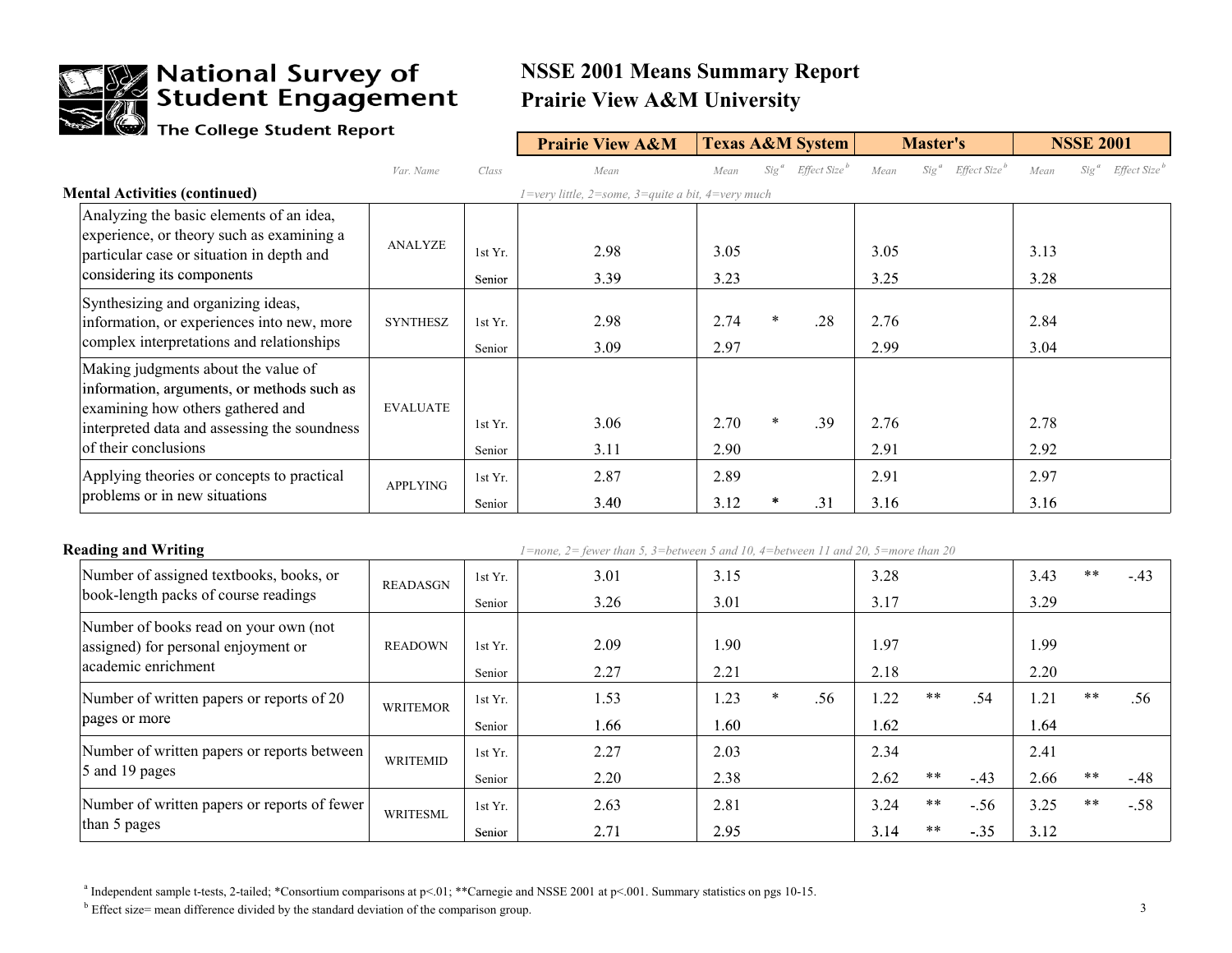

### **We National Survey of**<br>Student Engagement

### **NSSE 2001 Means Summary Report Prairie View A&M University**

### The College Student Report

| $\sim$ ine conege station report                                                                                                                         |               |                   | <b>Prairie View A&amp;M</b>                                                            | <b>Texas A&amp;M System</b>                 | <b>Master's</b>                             | <b>NSSE 2001</b>                            |
|----------------------------------------------------------------------------------------------------------------------------------------------------------|---------------|-------------------|----------------------------------------------------------------------------------------|---------------------------------------------|---------------------------------------------|---------------------------------------------|
|                                                                                                                                                          | Var. Name     | Class             | Mean                                                                                   | Effect Size <sup>b</sup><br>$Sig^a$<br>Mean | $Sig^a$<br>Effect Size <sup>b</sup><br>Mean | Effect Size <sup>b</sup><br>$Sig^a$<br>Mean |
| <b>Challenge of Examinations</b>                                                                                                                         |               |                   | $=$ mostly multiple choice or short answer to $7=$ mostly essay or open-ended problems |                                             |                                             |                                             |
| Mark the box that best represents the extent<br>to which your examinations during the<br>current school year have challenged you to<br>do your best work | <b>EXAMS</b>  | 1st Yr.<br>Senior | 5.38<br>5.76                                                                           | 5.63<br>5.69                                | 5.56<br>5.57                                | 5.61<br>5.53                                |
| <b>Quality of Advising</b>                                                                                                                               |               |                   | $1 = Poor$ , $2 = Fair$ , $3 = Good$ , $4 = Excel$ lent                                |                                             |                                             |                                             |
| Overall how would you evaluate the quality<br>of academic advising you have received at<br>your institution?                                             | <b>ADVISE</b> | 1st Yr.<br>Senior | 2.91<br>2.67                                                                           | 2.91<br>2.80                                | 2.91<br>2.82                                | 2.91<br>2.83                                |

#### **Enriching Educational Experiences**

*Note: The response type of the items in this section of The College Student Report is categorical. Refer to frequency data for comparative results.*

| <b>Time Usage</b>                                                                                                                                                                      |          |                   | 1=0 nours/week, 2= 3 or jewer nours/week, 3= 0-10 nours/week, 4= 11-13 nours/week, 3= 10-20 nours/week, 0= 21-23<br>hours/week, $7 = 26-30$ hours/week, $8 =$ more than 30 hours/week |              |        |        |              |       |        |              |             |                  |
|----------------------------------------------------------------------------------------------------------------------------------------------------------------------------------------|----------|-------------------|---------------------------------------------------------------------------------------------------------------------------------------------------------------------------------------|--------------|--------|--------|--------------|-------|--------|--------------|-------------|------------------|
| Preparing for class (studying, reading,<br>writing, rehearsing, and other activities<br>related to your academic program)                                                              | ACADPR01 | 1st Yr.<br>Senior | 3.22<br>3.82                                                                                                                                                                          | 3.84<br>3.83 | *      | $-.36$ | 3.82<br>3.96 | $**$  | $-.36$ | 4.08<br>4.11 | $**$        | $-.50$           |
| Working for pay on campus                                                                                                                                                              | WORKON01 | 1st Yr.<br>Senior | 1.78<br>2.16                                                                                                                                                                          | 1.52<br>1.77 |        |        | 1.61<br>1.76 |       |        | 1.61<br>1.87 |             |                  |
| Working for pay off campus                                                                                                                                                             | WORKOF01 | 1st Yr.<br>Senior | 1.85<br>3.66                                                                                                                                                                          | 2.73<br>3.95 | $\ast$ | $-.35$ | 2.77<br>4.11 | $***$ | $-.38$ | 2.35<br>3.62 |             |                  |
| Participating in co-curricular activities<br>(organizations, campus publications, student<br>government, social fraternity or sorority,<br>intercollegiate or intramural sports, etc.) | COCURR01 | 1st Yr.<br>Senior | 2.08<br>2.44                                                                                                                                                                          | 2.36<br>2.03 |        |        | 2.20<br>2.11 |       |        | 2.32<br>2.21 |             |                  |
| Relaxing and socializing (watching TV,<br>partying, exercising, playing computer and<br>other games, etc.)                                                                             | SOCIAL01 | 1st Yr.<br>Senior | 3.42<br>3.21                                                                                                                                                                          | 3.88<br>3.58 |        |        | 4.04<br>3.60 |       |        | 4.12<br>3.77 | $* *$<br>** | $-.38$<br>$-.33$ |
| Providing care for dependents living with<br>you (parents, children, spouse, etc.)                                                                                                     | CAREDE01 | 1st Yr.<br>Senior | 1.78<br>2.81                                                                                                                                                                          | 1.86<br>3.30 |        |        | 1.77<br>2.59 |       |        | 1.58<br>2.24 |             |                  |

*1=0 hours/week, 2= 5 or fewer hours/week, 3= 6-10 hours/week, 4= 11-15 hours/week, 5= 16-20 hours/week, 6= 21-25* 

<sup>a</sup> Independent sample t-tests, 2-tailed; \*Consortium comparisons at p<.01; \*\*Carnegie and NSSE 2001 at p<.001. Summary statistics on pgs 10-15.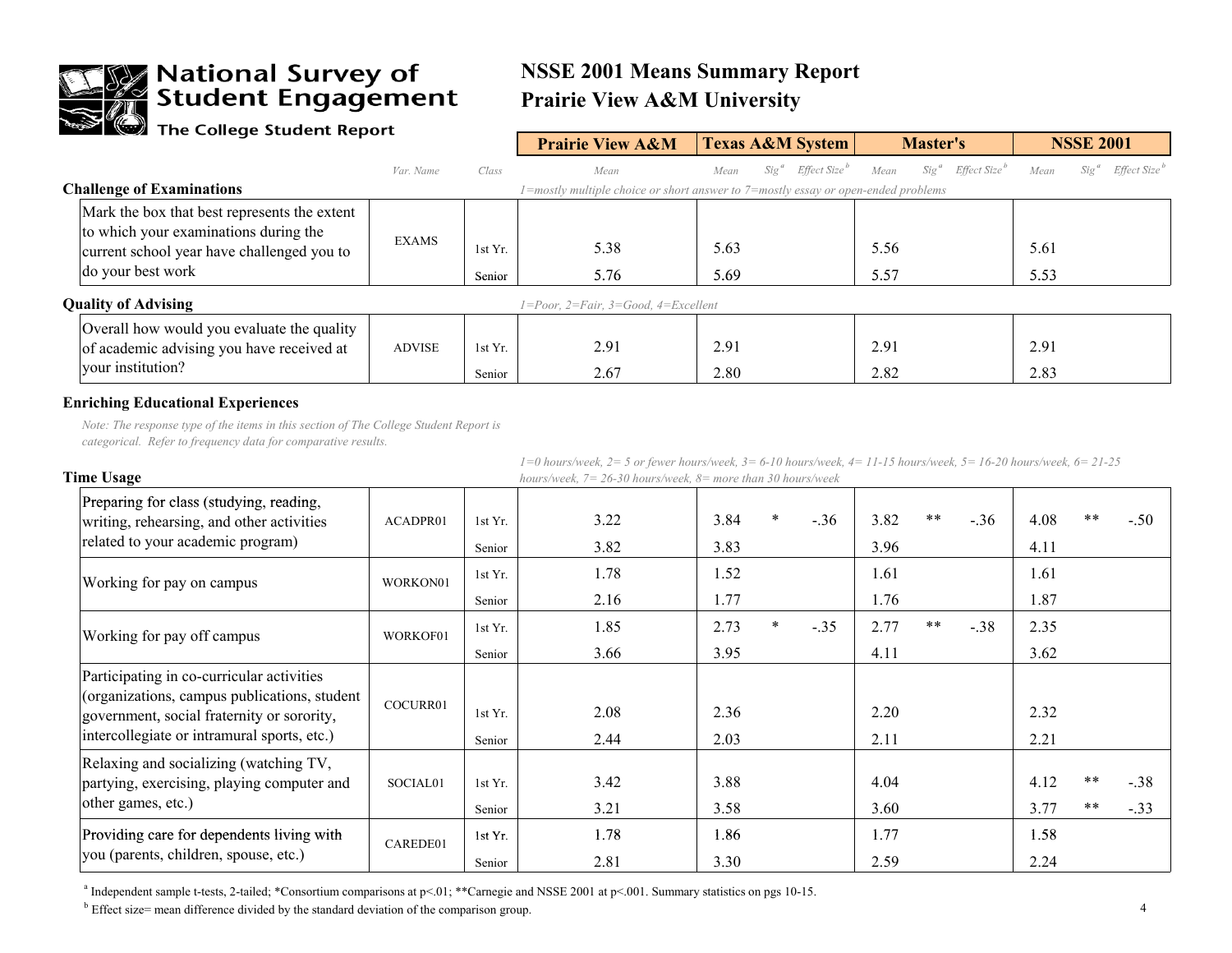

### **Allege Mational Survey of<br>Allegement** Engagement

### **NSSE 2001 Means Summary Report Prairie View A&M University**

The College Student Report

|                                               |                 |         | <b>Prairie View A&amp;M</b>                                                             |      |        | <b>Texas A&amp;M System</b>      |      | <b>Master's</b> |                                           |      | <b>NSSE 2001</b> |                                           |
|-----------------------------------------------|-----------------|---------|-----------------------------------------------------------------------------------------|------|--------|----------------------------------|------|-----------------|-------------------------------------------|------|------------------|-------------------------------------------|
|                                               | Var. Name       | Class   | Mean                                                                                    | Mean |        | $Sig^a$ Effect Size <sup>b</sup> | Mean |                 | Sig <sup>a</sup> Effect Size <sup>b</sup> | Mean |                  | Sig <sup>a</sup> Effect Size <sup>b</sup> |
| <b>Educational and Personal Growth</b>        |                 |         | $1 = \text{very little}, 2 = \text{some}, 3 = \text{quite a bit}, 4 = \text{very much}$ |      |        |                                  |      |                 |                                           |      |                  |                                           |
| Acquiring a broad general education           | <b>GNGENLED</b> | 1st Yr. | 2.93                                                                                    | 3.07 |        |                                  | 3.06 |                 |                                           | 3.09 |                  |                                           |
|                                               |                 | Senior  | 3.14                                                                                    | 3.21 |        |                                  | 3.23 |                 |                                           | 3.25 |                  |                                           |
| Acquiring job or work-related knowledge       | <b>GNWORK</b>   | 1st Yr. | 2.84                                                                                    | 2.55 | $\ast$ | .29                              | 2.54 |                 |                                           | 2.51 | $\ast\ast$       | .34                                       |
| and skills                                    |                 | Senior  | 3.11                                                                                    | 3.04 |        |                                  | 3.07 |                 |                                           | 3.01 |                  |                                           |
| Writing clearly and effectively               | <b>GNWRITE</b>  | 1st Yr. | 2.90                                                                                    | 2.69 |        |                                  | 2.88 |                 |                                           | 2.85 |                  |                                           |
|                                               |                 | Senior  | 2.99                                                                                    | 2.95 |        |                                  | 3.02 |                 |                                           | 3.03 |                  |                                           |
| Speaking clearly and effectively              | <b>GNSPEAK</b>  | 1st Yr. | 2.90                                                                                    | 2.63 |        |                                  | 2.66 |                 |                                           | 2.59 |                  |                                           |
|                                               |                 | Senior  | 3.01                                                                                    | 2.95 |        |                                  | 2.95 |                 |                                           | 2.94 |                  |                                           |
| Thinking critically and analytically          | <b>GNANALY</b>  | 1st Yr. | 3.09                                                                                    | 3.03 |        |                                  | 3.03 |                 |                                           | 3.09 |                  |                                           |
|                                               |                 | Senior  | 3.38                                                                                    | 3.25 |        |                                  | 3.27 |                 |                                           | 3.31 |                  |                                           |
| Analyzing quantitative problems               | <b>GNQUANT</b>  | 1st Yr. | 2.78                                                                                    | 2.70 |        |                                  | 2.57 |                 |                                           | 2.63 |                  |                                           |
|                                               |                 | Senior  | 3.15                                                                                    | 2.95 |        |                                  | 2.88 |                 |                                           | 2.90 |                  |                                           |
| Using computing and information               | <b>GNCMPTS</b>  | 1st Yr. | 3.14                                                                                    | 2.80 | $\ast$ | .35                              | 2.72 | $\ast\ast$      | .43                                       | 2.73 | $***$            | .42                                       |
| technology                                    |                 | Senior  | 3.21                                                                                    | 3.14 |        |                                  | 3.01 |                 |                                           | 3.00 |                  |                                           |
| Working effectively with others               | <b>GNOTHERS</b> | 1st Yr. | 2.98                                                                                    | 2.93 |        |                                  | 2.85 |                 |                                           | 2.82 |                  |                                           |
|                                               |                 | Senior  | 3.36                                                                                    | 3.22 |        |                                  | 3.15 |                 |                                           | 3.13 |                  |                                           |
| Voting in local, state, or national elections | <b>GNCITIZN</b> | 1st Yr. | 2.72                                                                                    | 2.10 | $\ast$ | .59                              | 1.98 | $\ast\ast$      | .73                                       | 1.93 | $***$            | .79                                       |
|                                               |                 | Senior  | 2.89                                                                                    | 2.12 | $\ast$ | .73                              | 1.93 | $***$           | .94                                       | 1.90 | $***$            | .99                                       |
| Learning effectively on your own              | <b>GNINQ</b>    | 1st Yr. | 3.08                                                                                    | 3.03 |        |                                  | 2.93 |                 |                                           | 2.97 |                  |                                           |
|                                               |                 | Senior  | 3.39                                                                                    | 3.13 | $\ast$ | .30                              | 3.08 | $\ast\ast$      | .37                                       | 3.11 |                  |                                           |
| Understanding yourself                        | <b>GNSELF</b>   | 1st Yr. | 3.09                                                                                    | 2.90 |        |                                  | 2.85 |                 |                                           | 2.87 |                  |                                           |
|                                               |                 | Senior  | 3.23                                                                                    | 2.95 |        |                                  | 2.97 |                 |                                           | 3.01 |                  |                                           |
| Understanding people of other racial and      | <b>GNDIVERS</b> | 1st Yr. | 2.52                                                                                    | 2.57 |        |                                  | 2.56 |                 |                                           | 2.58 |                  |                                           |
| ethnic backgrounds                            |                 | Senior  | 2.98                                                                                    | 2.61 | *      | .36                              | 2.61 |                 |                                           | 2.63 |                  |                                           |

<sup>a</sup> Independent sample t-tests, 2-tailed; \*Consortium comparisons at p<.01; \*\*Carnegie and NSSE 2001 at p<.001. Summary statistics on pgs 10-15.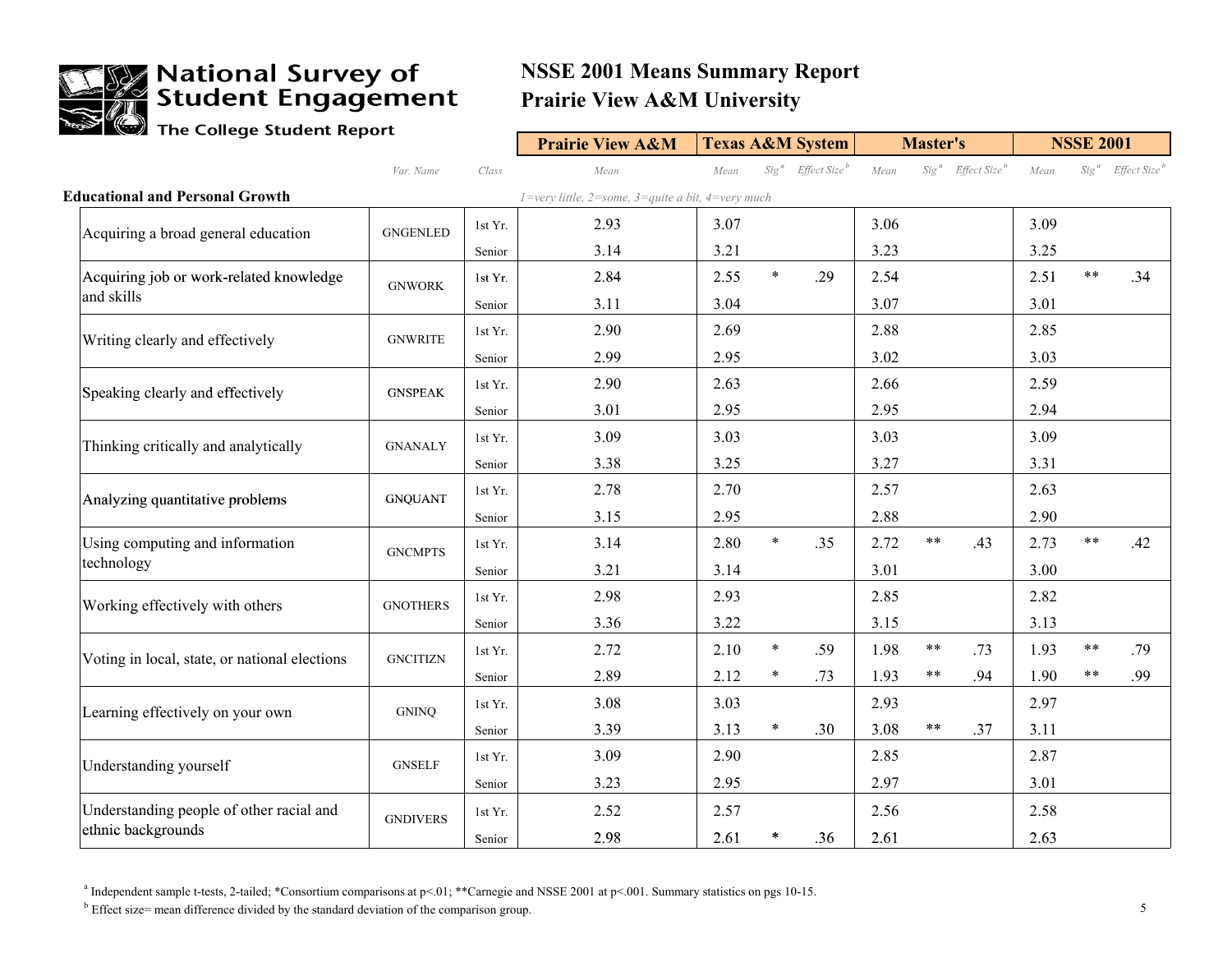

## **The National Survey of<br>Student Engagement**<br>The College Student Report

### **NSSE 2001 Means Summary Report Prairie View A&M University**

|        | -                                                  |                 |         | <b>Prairie View A&amp;M</b>                       |      |        | <b>Texas A&amp;M System</b>      |      | <b>Master's</b>  |                          |      | <b>NSSE 2001</b> |                          |
|--------|----------------------------------------------------|-----------------|---------|---------------------------------------------------|------|--------|----------------------------------|------|------------------|--------------------------|------|------------------|--------------------------|
|        |                                                    | Var. Name       | Class   | Mean                                              | Mean |        | $Sizea$ Effect Size <sup>n</sup> | Mean | Sig <sup>a</sup> | Effect Size <sup>o</sup> | Mean | $Size^{\prime}$  | Effect Size <sup>o</sup> |
|        | <b>Educational and Personal Growth (continued)</b> |                 |         | l=very little, 2=some, 3=quite a bit, 4=very much |      |        |                                  |      |                  |                          |      |                  |                          |
|        | Developing a personal code of values and           | <b>GNETHICS</b> | 1st Yr. | 2.90                                              | 2.73 |        |                                  | 2.63 |                  |                          | 2.64 |                  |                          |
| ethics |                                                    |                 | Senior  | 3.11                                              | 2.76 | $\ast$ | .33                              | 2.69 | **               | .41                      | 2.71 | $**$             | .39                      |
|        | Contributing to the welfare of your                | <b>GNCOMMUN</b> | 1st Yr. | 2.23                                              | 2.21 |        |                                  | 2.13 |                  |                          | 2.15 |                  |                          |
|        | community                                          |                 | Senior  | 2.85                                              | 2.39 | *      | .46                              | 2.32 | **               | .53                      | 2.32 | $**$             | .53                      |

#### **OPINIONS ABOUT YOUR SCHOOL**

| <b>Institutional Emphases</b>                                   |                 |         | $1 = \text{very little}, 2 = \text{some}, 3 = \text{quite a bit}, 4 = \text{very much}$ |      |      |      |  |
|-----------------------------------------------------------------|-----------------|---------|-----------------------------------------------------------------------------------------|------|------|------|--|
| Spending significant amounts of time                            | <b>ENVSCHOL</b> | 1st Yr. | 3.09                                                                                    | 3.17 | 3.10 | 3.15 |  |
| studying and on academic work                                   |                 | Senior  | 3.25                                                                                    | 3.13 | 3.08 | 3.12 |  |
| Providing the support you need to help you                      | <b>ENVSUPRT</b> | 1st Yr. | 2.90                                                                                    | 3.01 | 2.98 | 3.00 |  |
| succeed academically                                            |                 | Senior  | 2.87                                                                                    | 2.82 | 2.85 | 2.84 |  |
| Encouraging contact among students from                         | <b>ENVDIVRS</b> | 1st Yr. | 2.20                                                                                    | 2.43 | 2.49 | 2.54 |  |
| different economic, social, and racial or<br>ethnic backgrounds |                 | Senior  | 2.54                                                                                    | 2.37 | 2.32 | 2.33 |  |
| Helping you cope with your non-academic                         | <b>ENVNACAD</b> | 1st Yr. | 2.00                                                                                    | 2.13 | 2.09 | 2.08 |  |
| responsibilities (work, family, etc.)                           |                 | Senior  | 1.98                                                                                    | 1.94 | 1.87 | 1.87 |  |
| Providing the support you need to thrive                        | <b>ENVSOCAL</b> | 1st Yr. | 2.36                                                                                    | 2.34 | 2.30 | 2.33 |  |
| socially                                                        |                 | Senior  | 2.18                                                                                    | 2.19 | 2.08 | 2.09 |  |

<sup>a</sup> Independent sample t-tests, 2-tailed; \*Consortium comparisons at p<.01; \*\*Carnegie and NSSE 2001 at p<.001. Summary statistics on pgs 10-15.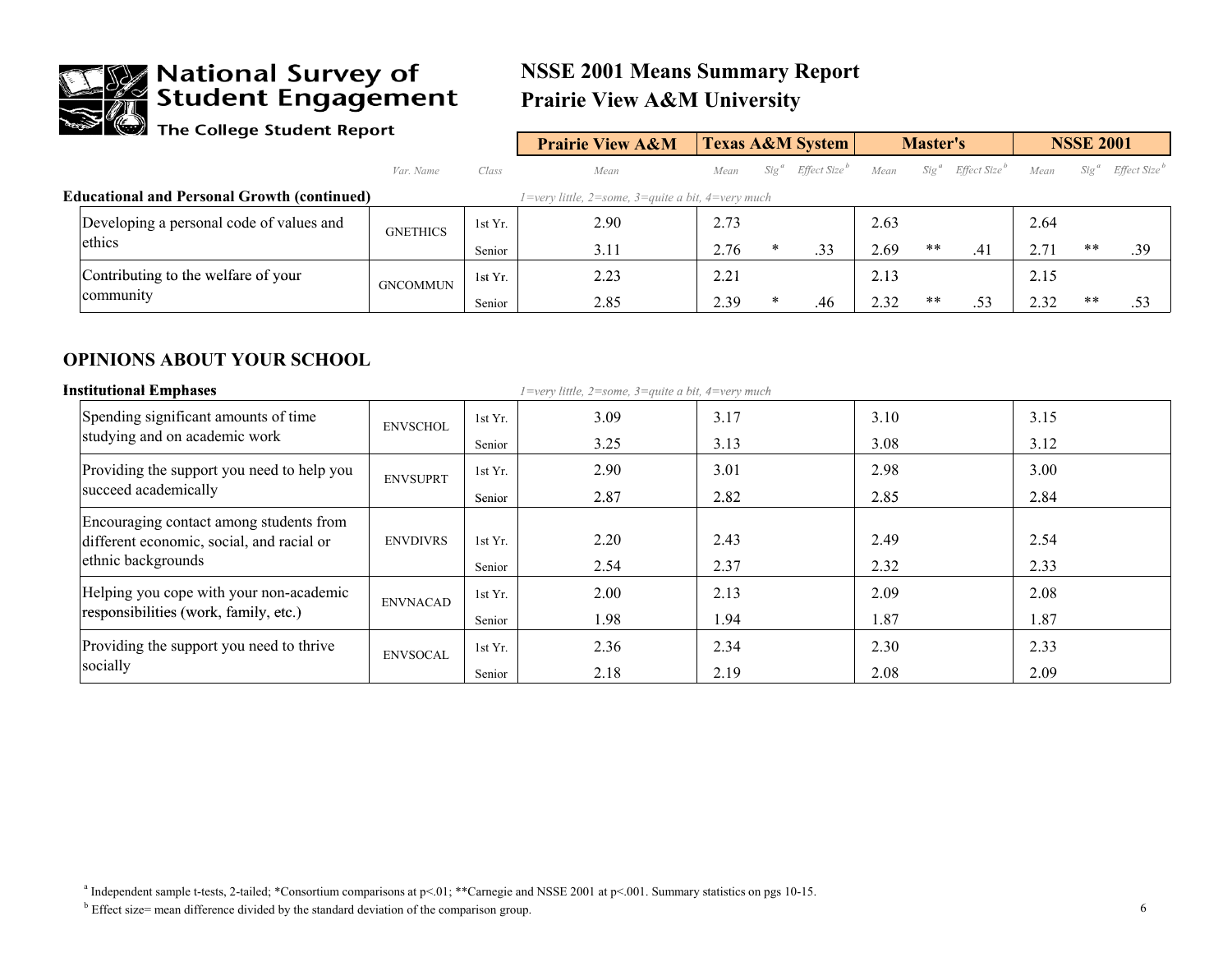

# **The National Survey of<br>Student Engagement**<br>The College Student Report

### **NSSE 2001 Means Summary Report Prairie View A&M University**

| $\blacksquare$ The Conege student Report                                           |                 |         | <b>Prairie View A&amp;M</b>                                                                   |      |         | <b>Texas A&amp;M System</b> |      | <b>Master's</b>  |                          |      | <b>NSSE 2001</b> |                          |
|------------------------------------------------------------------------------------|-----------------|---------|-----------------------------------------------------------------------------------------------|------|---------|-----------------------------|------|------------------|--------------------------|------|------------------|--------------------------|
|                                                                                    | Var. Name       | Class   | Mean                                                                                          | Mean | $Sig^a$ | Effect Size <sup>b</sup>    | Mean | Sig <sup>a</sup> | Effect Size <sup>b</sup> | Mean | Sig <sup>a</sup> | Effect Size <sup>b</sup> |
| <b>Quality of Relationships</b>                                                    |                 |         | 1=unfriendly, unsupportive, sense of alienation to 7=friendly, supportive, sense of belonging |      |         |                             |      |                  |                          |      |                  |                          |
| Relationships with other students                                                  | <b>ENVSTU</b>   | 1st Yr. | 5.54                                                                                          | 5.76 |         |                             | 5.65 |                  |                          | 5.69 |                  |                          |
|                                                                                    |                 | Senior  | 5.56                                                                                          | 5.86 |         |                             | 5.72 |                  |                          | 5.71 |                  |                          |
|                                                                                    |                 |         | l=unavailable, unhelpful, unsympathetic to 7=available, helpful, sympathetic                  |      |         |                             |      |                  |                          |      |                  |                          |
| Relationships with faculty members                                                 | <b>ENVFAC</b>   | 1st Yr. | 4.88                                                                                          | 5.29 |         |                             | 5.39 |                  |                          | 5.39 |                  |                          |
|                                                                                    |                 | Senior  | 5.00                                                                                          | 5.44 | $\ast$  | $-.32$                      | 5.56 | $***$            | $-.44$                   | 5.52 |                  |                          |
|                                                                                    |                 |         | 1=unhelpful, inconsiderate, rigid to 7=helpful, considerate, flexible                         |      |         |                             |      |                  |                          |      |                  |                          |
| Relationships with administrative personnel                                        | <b>ENVADM</b>   | 1st Yr. | 4.13                                                                                          | 4.94 | $\ast$  | $-.54$                      | 4.94 | $**$             | $-.54$                   | 4.90 | $***$            | $-.52$                   |
| and offices                                                                        |                 | Senior  | 4.16                                                                                          | 4.83 | $\ast$  | $-.41$                      | 4.61 |                  |                          | 4.56 |                  |                          |
|                                                                                    |                 |         |                                                                                               |      |         |                             |      |                  |                          |      |                  |                          |
| <b>Satisfaction</b>                                                                |                 |         | $1 = poor$ , $2 = fair$ , $3 = good$ , $4 = excellent$                                        |      |         |                             |      |                  |                          |      |                  |                          |
| How would you evaluate your entire                                                 | <b>ENTIREXP</b> | 1st Yr. | 2.88                                                                                          | 3.20 | $\ast$  | $-.50$                      | 3.15 | $***$            | $-.40$                   | 3.19 | $***$            | $-.45$                   |
| educational experience at this institution?                                        |                 | Senior  | 3.01                                                                                          | 3.23 | $\ast$  | $-31$                       | 3.21 |                  |                          | 3.24 |                  |                          |
|                                                                                    |                 |         | 1=definitely no, 2=probably no, 3=probably yes, 4=definitely yes                              |      |         |                             |      |                  |                          |      |                  |                          |
| If you could start over again, would you go<br>to the same institution you are now | <b>SAMECOLL</b> | 1st Yr. | 3.00                                                                                          | 3.28 | $\ast$  | $-.36$                      | 3.15 |                  |                          | 3.19 |                  |                          |
| attending?                                                                         |                 | Senior  | 3.01                                                                                          | 3.20 |         |                             | 3.11 |                  |                          | 3.13 |                  |                          |

<sup>a</sup> Independent sample t-tests, 2-tailed; \*Consortium comparisons at p<.01; \*\*Carnegie and NSSE 2001 at p<.001. Summary statistics on pgs 10-15.

 $b$  Effect size= mean difference divided by the standard deviation of the comparison group. 7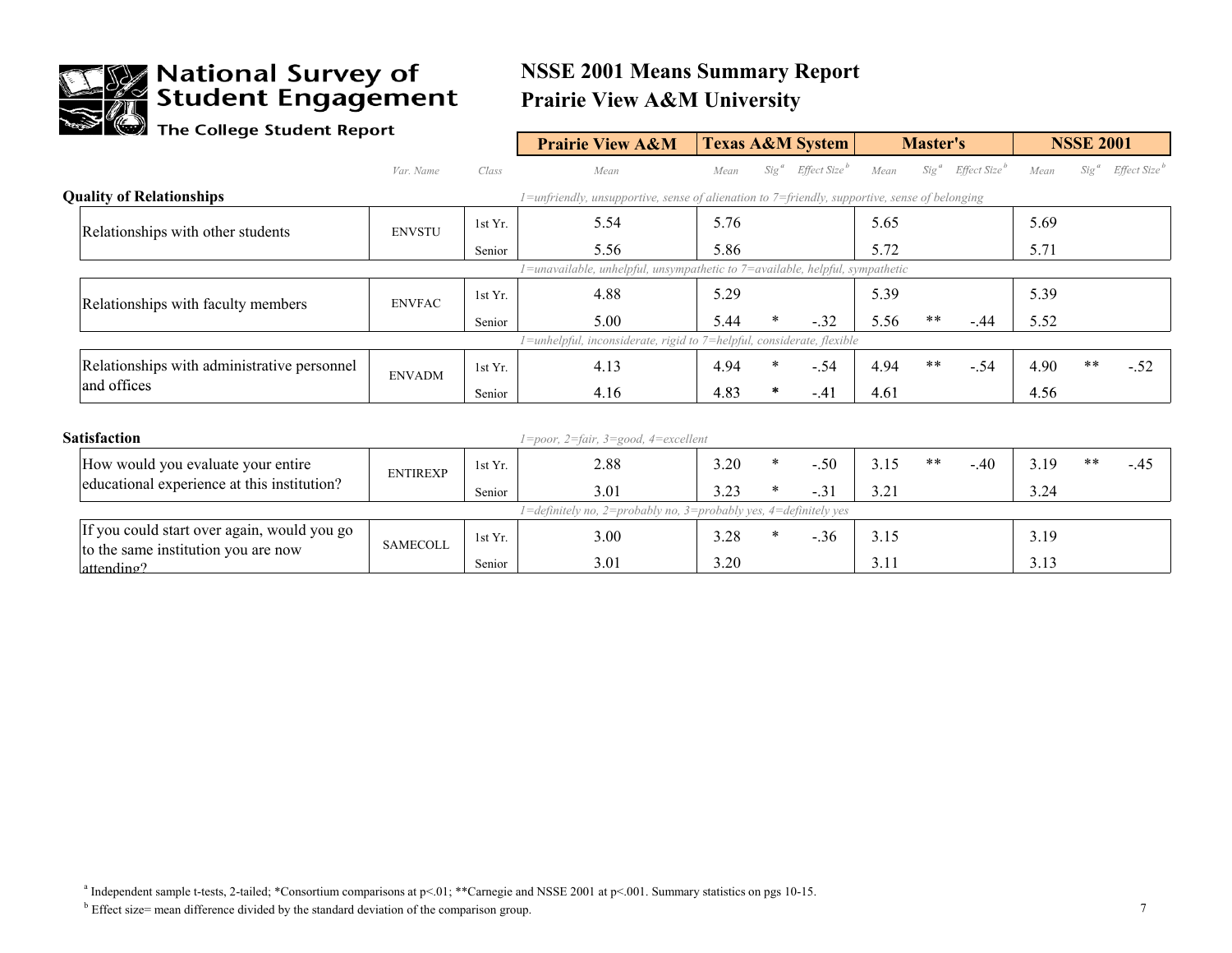

### **Prairie View A&M University NSSE 2001 Means Summary Report**

|                                                                          |                 |         | <b>Prairie View A&amp;M</b> |      | <b>Texas A&amp;M System</b> |                          |
|--------------------------------------------------------------------------|-----------------|---------|-----------------------------|------|-----------------------------|--------------------------|
| <b>Texas A&amp;M University System Consortium Questions</b>              | Vcr. Ncme       | Class   | Mean                        | Mean | $Sig^a$                     | Effect Size <sup>b</sup> |
| Library staff are helpful in finding the resources I need.               | <b>TXAM0101</b> | 1st Yr. | 2.99                        | 3.18 |                             |                          |
|                                                                          |                 | Senior  | 3.23                        | 3.16 |                             |                          |
| Administrative staff I interact with are knowledgeable about their area. | <b>TXAM0102</b> | 1st Yr. | 2.98                        | 3.26 | $\ast$                      | $-.49$                   |
|                                                                          |                 | Senior  | 3.04                        | 3.19 |                             |                          |
| Admission materials were easy to obtain.                                 | <b>TXAM0103</b> | 1st Yr. | 2.90                        | 3.34 | $\ast$                      | $-.74$                   |
|                                                                          |                 | Senior  | 3.01                        | 3.34 | *                           | $-.54$                   |
| Information about student services is easy to obtain.                    | <b>TXAM0104</b> | 1st Yr. | 2.70                        | 3.23 | $\ast$                      | $-.84$                   |
|                                                                          |                 | Senior  | 2.67                        | 3.16 | ∗                           | $-.73$                   |
| Information about academic requirements is easy to obtain.               | <b>TXAM0105</b> | 1st Yr. | 2.94                        | 3.16 |                             |                          |
|                                                                          |                 | Senior  | 2.90                        | 3.09 |                             |                          |
| I use the university's website to find information I need.               | <b>TXAM0106</b> | 1st Yr. | 2.23                        | 3.03 | $\ast$                      | $-.87$                   |
|                                                                          |                 | Senior  | 2.26                        | 2.92 | $\ast$                      | $-.70$                   |
| I can find the information I need on the university's website.           | <b>TXAM0107</b> | 1st Yr. | 2.30                        | 3.06 | $\star$                     | $-.89$                   |
|                                                                          |                 | Senior  | 2.32                        | 2.95 | $\ast$                      | $-.74$                   |
| The university catalog clearly states academic requirements.             | <b>TXAM0108</b> | 1st Yr. | 3.29                        | 3.28 |                             |                          |
|                                                                          |                 | Senior  | 3.26                        | 3.25 |                             |                          |
| The student handbook provides the information I need.                    | <b>TXAM0109</b> | 1st Yr. | 3.16                        | 3.18 |                             |                          |
|                                                                          |                 | Senior  | 3.15                        | 3.10 |                             |                          |
| The admissions material I received accurately portrayed the institution. | <b>TXAM0110</b> | 1st Yr. | 2.87                        | 3.20 | $\ast$                      | $-.57$                   |
|                                                                          |                 | Senior  | 2.87                        | 3.11 | $\ast$                      | $-.38$                   |
| The time it takes me to register is reasonable.                          | <b>TXAM0111</b> | 1st Yr. | 2.20                        | 2.83 | $\ast$                      | $-.74$                   |
|                                                                          |                 | Senior  | 2.42                        | 3.08 | ∗                           | $-.80$                   |
| My academic advisor is accessible.                                       | <b>TXAM0112</b> | 1st Yr. | 3.00                        | 3.00 |                             |                          |
|                                                                          |                 | Senior  | 2.80                        | 2.99 |                             |                          |
| Offices are open during convenient hours.                                | <b>TXAM0113</b> | 1st Yr. | 2.89                        | 3.00 |                             |                          |
|                                                                          |                 | Senior  | 2.63                        | 2.96 | $\ast$                      | $-.47$                   |

 $^a$  Independent sample t-tests, 2-tailed, \*p<.01. Summary statistics on pgs 10-15.

 $b$  Effect size=mean difference divided by the standard deviation of the comparison group. 8